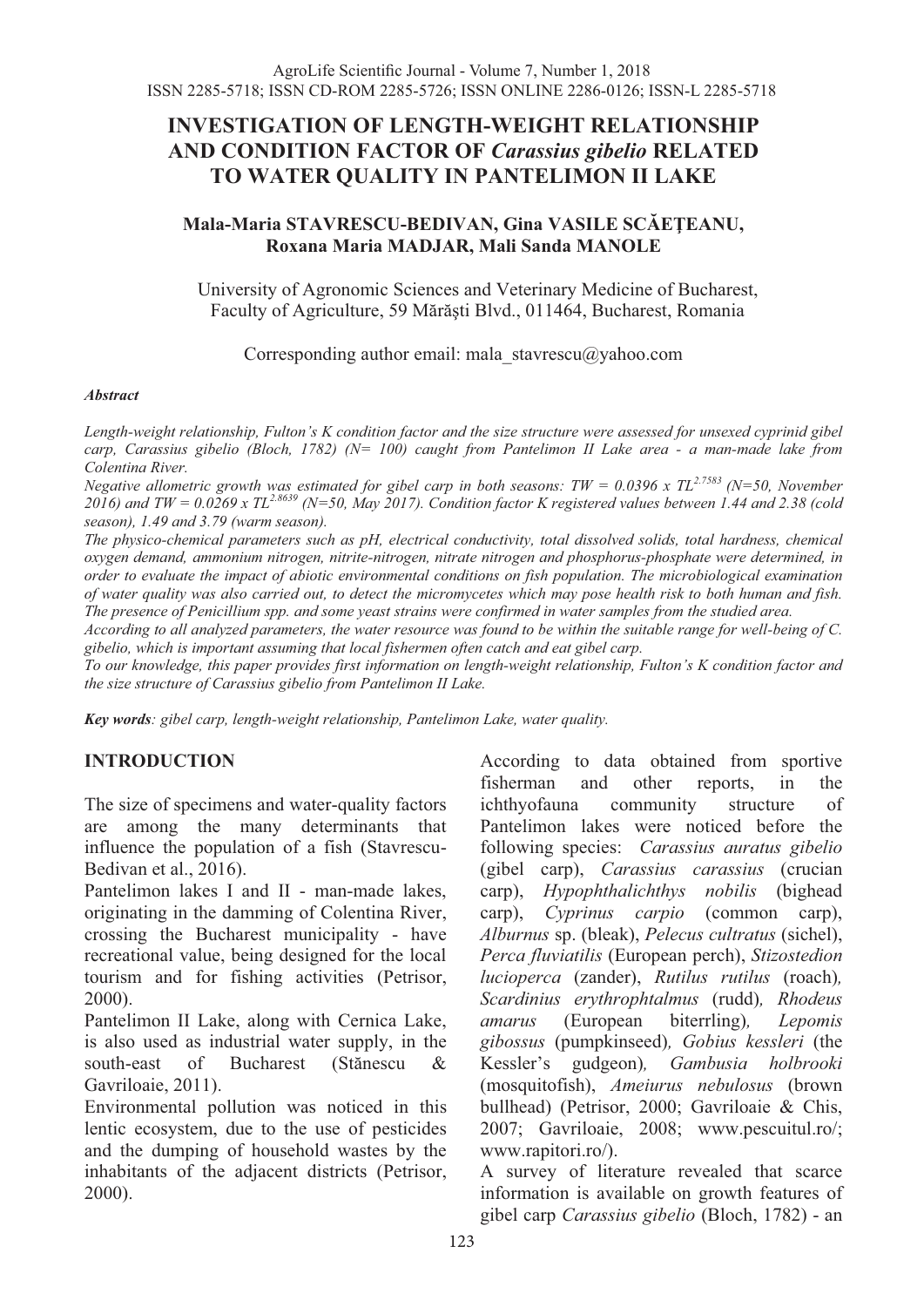important cyprinid species for recreational fishing – in Romanian waters. We provided some new data on length-weight relationship and condition factor for *C. gibelio* from few lentic ecosystems in a previous study (Stavrescu-Bedivan et al., 2015).



Figure 1. Sampling points from water and fish from Pantelimon II Lake (map source: Google Earth)

In most studies concerning the growth patterns of a fish species, the length-weight relationships (LWR) play an important role (Stavrescu-Bedivan et al., 2016). Condition factor, used to show the fitness or well-being of an individual fish, represents an indicator reflecting the interactions between biotic and abiotic environmental factors to the physiological condition (Keyombe et al., 2015; Stavrescu-Bedivan et al., 2015).

On the other hand, the importance of monitoring water quality for protection of aquatic life has been documented by numerous authors (Isa et al., 2012; Mitrănescu et al., 2007; Scăeţeanu et al., 2012). In terms of moulds and fungi, several papers have shown the link between biological pollution and the environmental health (Refai et al., 2010; Scăeteanu et al., 2012).

Since several ecological and physiological factors are more size-depended than agedependent, length of the fish was considered to be more biologically relevant than age (Kalaycı et al., 2007; Rosli and Isa, 2012; Stavrescu-Bedivan et al., 2016).

For Romanian ichtyofauna there is still a vast paucity of data on length-frequency distribution of gibel carp (Stavrescu-Bedivan et al., 2015).

Considering our ongoing interest concerning evaluation of length-weight relationship for various fish species correlated with water chemical composition, we found proper to: (1)

investigate the length-weight relationship, Fulton's condition factor and growth pattern for *Carassius gibelio* sampled in two season (December 2016 and May 2017) from the lentic ecosystem - Lake Pantelimon II; (2) detect the water quality in order to see if gibel carp lives in a friendly environment and if caught in the area could represent a healthy source of food.

### **MATERIALS AND METHODS**

#### **Study area**

With a surface of 260 ha, Pantelimon II Lake is located in Ilfov County, in the eastern neighborhood the 2<sup>nd</sup> sector of Bucharest; most of the lake is outside Bucharest, in Pantelimon city (Sfetcu, 2005).

The fish and water samples, for both chemical and microbiological analysis were collected from the following points (Figure 1) of Pantelimon II Lake:  $44^{\circ}26'39.59''N$ , 26°12'4.65"E (SP 1 - "La Pod"/"at the bridge" and 44°26'32.22"N, 26°11'52.25"E, respectively (SP 2 - "La Cabană"/"at the cottage") (Figures 2-3).



Figure 2. Sampling point "at the bridge", at the border between Dobroeşti Lake and Pantelimon Lake



Figure 3. Sampling point "at the cottage"

### **Fish collection and measurements**

Overall (December 2016, May 2017), 100 gibel carp were caught from Pantelimon II Lake freshwater ecosystem.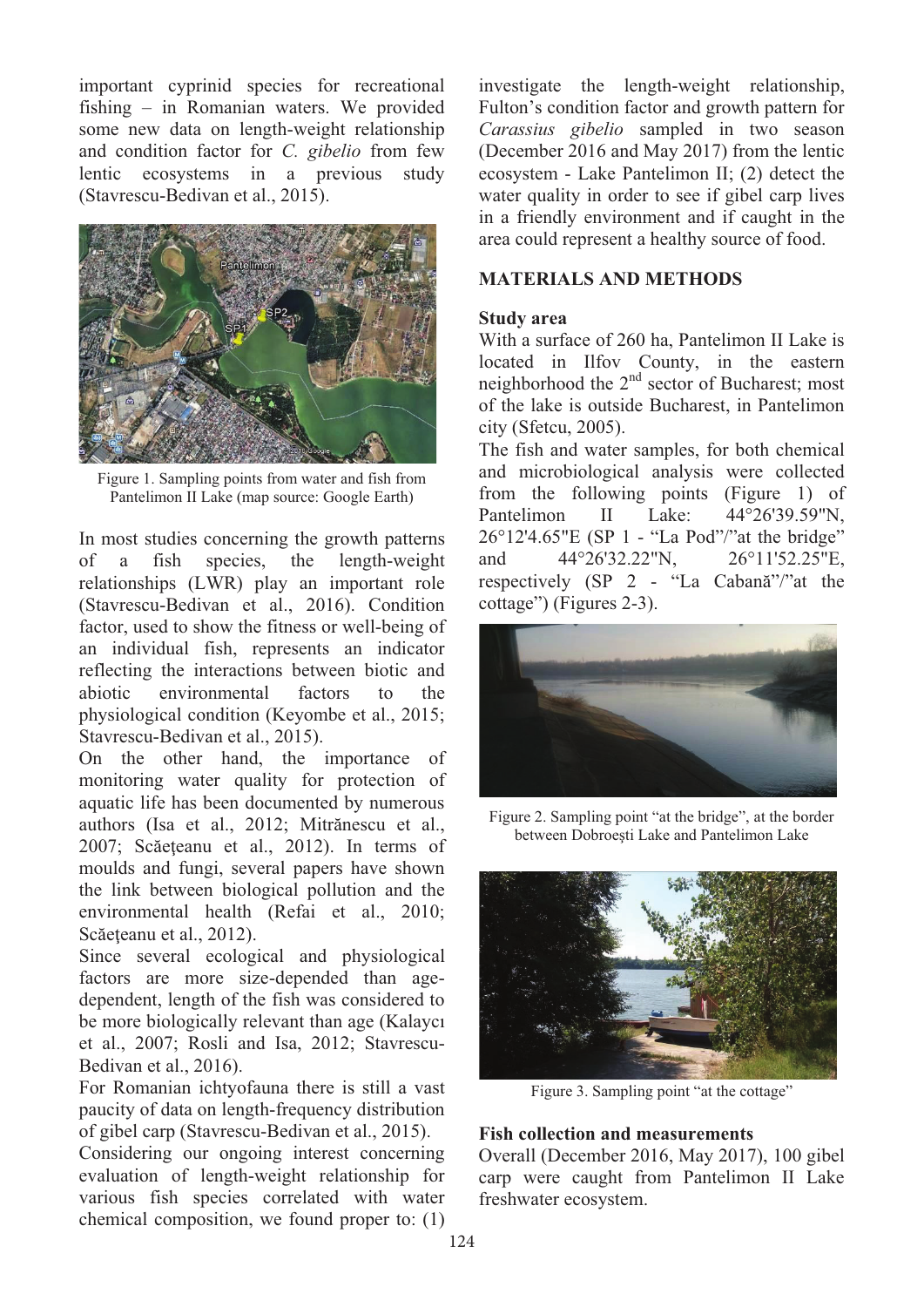A total number of 50 fish individuals (sex combined) were collected on gillnet in 2016, respectively in 2017. After sampling, *C. gibelio* specimens were transported directly in laboratory for biometric analysis (Figure 4).



Figure 4. Analyzing gibel carp in the laboratory

Each fish individual was measured for total length (TL  $\pm$  1 mm) and weighted (TW  $\pm$  1 g). The length-weight relationship (LWR) was expressed by using the equation:  $TW = aTL<sup>b</sup>$ , where intercept (coefficient *a*) describes the rate of change of weight with length and slope (coefficient *b*) offers information about isometric or allometric types of growth (Froese, 2006). The relationships between the length and the weight of fish in each sampling campaign were determined through linear regression (Log TW= Log  $a + b$  Log TL).

It is known that when  $b > 3$ , positive allometric pattern of growth is indicated, while low values of b (< 3) suggest negative allometric or hypoallometric growth (Karachle and Stergiou, 2012; Stavrescu-Bedivan et al., 2016). The parameters of LWR and coefficient of determination  $(r^2)$  were estimated by the leastsquare method, using PAST (Paleontological Statistics Software) version 3.04.

Fulton's condition factor (K), used for assessing the degree of well-being of the fish in their habitat (Nehemia et al., 2012) was calculated using the equation: K=  $(TW/TL^3)*100.$ 

Size intervals for total length distribution of *C. gibelio* samples caught in study site were established in accordance with Innal (2012) and Stavrescu-Bedivan et al. (2015).

## **Water sampling**

For samples collected from the Pantelimon II Lake were determined some physico-chemical parameters, as it follows: pH, electrical conductivity (EC), total dissolved solids (TDS),

total hardness (TH), chemical oxygen demand (COD), ammonium nitrogen (N-NH<sub>4</sub><sup>+</sup>), nitritenitrogen (N-NO<sub>2</sub>), nitrate nitrogen (N-NO<sub>3</sub>) and phosphorus-phosphate  $(P-PO<sub>4</sub><sup>3</sup>)$ . Water samples and fish collection were done in the same month of the year (December 2016, May 2017).

Water samples were taken at about 45 cm below surface layer in sterile recipients, both for chemical and microbiological analyses. The microbiological analysis was performed within 4 hours after collection. For chemical analyses, the samples were subsequently stored at 4°C before analysis to minimize physical and chemical changes. These analyses were conducted within 48 hours after collection. All samples were allowed to stay until they reached room temperature before analysis (Stavrescu-Bedivan et al., 2015).

## **Chemical analysis**

The chemical analysis of water samples was performed in the same manner (same methodology and instrumentation) as previously reported (Stavrescu-Bedivan et al., 2015), by using methods similar to those recommended for drinking water (Mănescu et al., 1994). All analyses were performed in triplicate and the reported values represent the mean of results.

# **Microbiological analysis**

The water samples from Pantelimon II Lake were inoculated on Potato-Dextrose-Agar growth medium sterilized at  $121^{\circ}$ C and  $1.2$ atmospheres during 15 minutes. The next step was to take 1 mL of suspension from each sample and places it directly on the growth medium in Petri dishes of 90 mm diameter. All samples were then incubated in the dark for 7 days, at  $24^{\circ}$ C. Identification of the micromycetes according to specialist literature was made with a Krüss Optronic microscope (Manole and Ciocoiu, 2011; Ciocoiu et al., 2015; Stavrescu-Bedivan et al., 2016).

# **RESULTS AND DISCUSSIONS**

# **Fish growth characteristics**

The biological information about growth offers important data regarding the fish well-being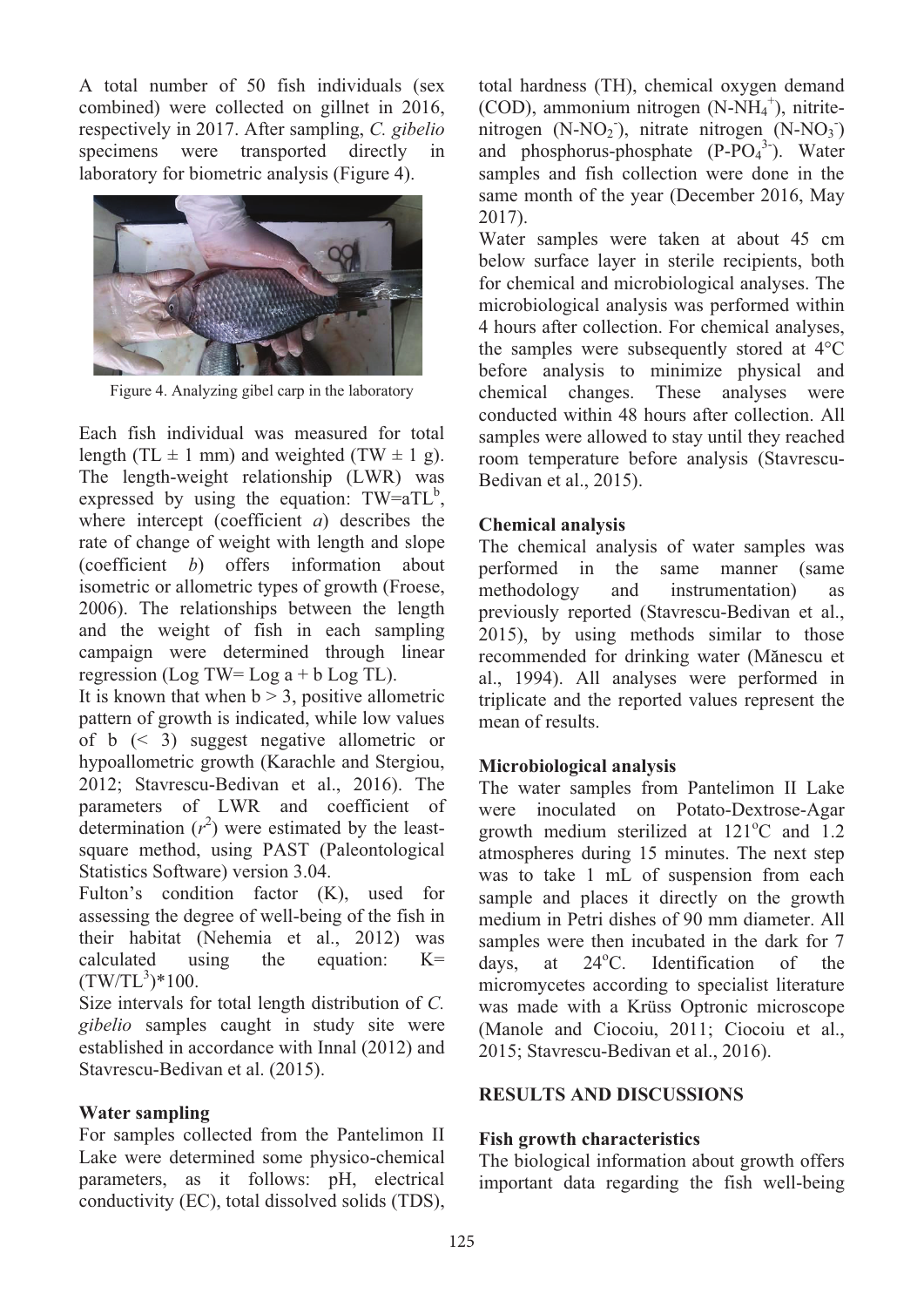and organisms's adaptation to the environment (Stavrescu-Bedivan et al., 2016).

The biometric data for *Carassius gibelio*  sampled from Pantelimon II Lake in November 2016 were registered as: TL (min. 18.2 – max. 24.8 cm, with a mean of 21.05 cm); TW (min. 103 - max 273 g, with average of 168.0 g); Log  $(TW) = 2.758$  L Log (TL) - 1.402 ( $r^2 = 0.843$ , 95% CL of the parameters *a* and *b*); TW =  $0.0396$  x TL<sup>2.7583</sup><sup>\*</sup>(Figure 5). Growth type for Gibel carp was determined as negative allometric  $(b < 3)$ . Fulton's condition factor K has a value of 1.90 (min. 1.44 - max. 2.38).

In May 2017, the biometric data were registered as: TL (min. 15.4 - max. 29.3 cm, with a mean of 19.48 cm); TW (min. 72 - max 434 g, with average of 138.92 g); Log  $(TW)$  = 2.863 L Log (TL) - 1.570 (*r* 2 = 0.842, 95% CL of the parameters *a* and *b*); TW =  $0.0269$  x  $TL^{2.8639}$  (Figure 6). Growth type for gibel carp sampled in 2017 was estimated also as negative allometric  $(b < 3)$ . Fulton's condition factor K has a value of 1.82 (min. 1.48- max. 3.79).



Figure 5. LWR of the gibel carp in Pantelimon II Lake area (November 2016)



Figure 6. LWR of the gibel carp in Pantelimon II Lake area (May 2017)

The common total length for gibel carp is 20 cm, according to FishBase.

In Pantelimon II Lake area, the total length of most gibel carp (96%) had values between 18.5 and 24 cm, while more than half of these fish specimens (62%) sampled in November 2016 weighted more than 160 grams. Similar length frequency was noticed for *C. gibelio* in a previous report (Stavrescu-Bedivan et al., 2015). For 86% of the fish captured in May 2017, the total body length ranged between 16.5 and 22 cm, and 74% of them weighted between 66 and 150 grams. The results showed that total body length for *C. gibelio* inhabiting Pantelimon II Lake in Ilfov County is included in the normal range of values recorded for this measurement of this species.

Various factors including season, preservation technique, population density, sexual maturity age, length range of captured specimens, habitat, food, environmental conditions affect the parameters of the length-weight relationship (Innal, 2012; Stavrescu-Bedivan et al., 2016). In the present study, the slope *b* was within the expected range of 2.5-3.5 for all the gibel carp analyzed individuals.

Length-weight relationship indicated that populations of *Carassius gibelio* caught in December 2016 from Pantelimon II Lake aquatic ecosystem exhibited a negative allometric growth. Similar data were recorded for the same cyprinid fish sampled in Brăneşti 3 Lake on the River Pasărea, tributary of the Dâmbovița, Ilfov County (Stavrescu-Bedivan et al., 2015). In a previous study, we noticed that the pattern of negative allometric growth could be attributed to trophic state of the water, assuming the results of the chemical analysis (Stavrescu-Bedivan et al., 2015).

The Fulton's condition of the fish sampled in study area has values between 1.44 and 2.38. Thus, *Carassius gibelio* specimens from Pantelimon II Lake may suggest a better fitness than *C. gibelio* collected from other Romanian water bodies (Stavrescu-Bedivan et al., 2015).

Among the factors responsible for differences in condition factor for the same species in various habitats are included the values of water quality parameters or the effect of increased fishing pressure (Stavrescu-Bedivan et al., 2016).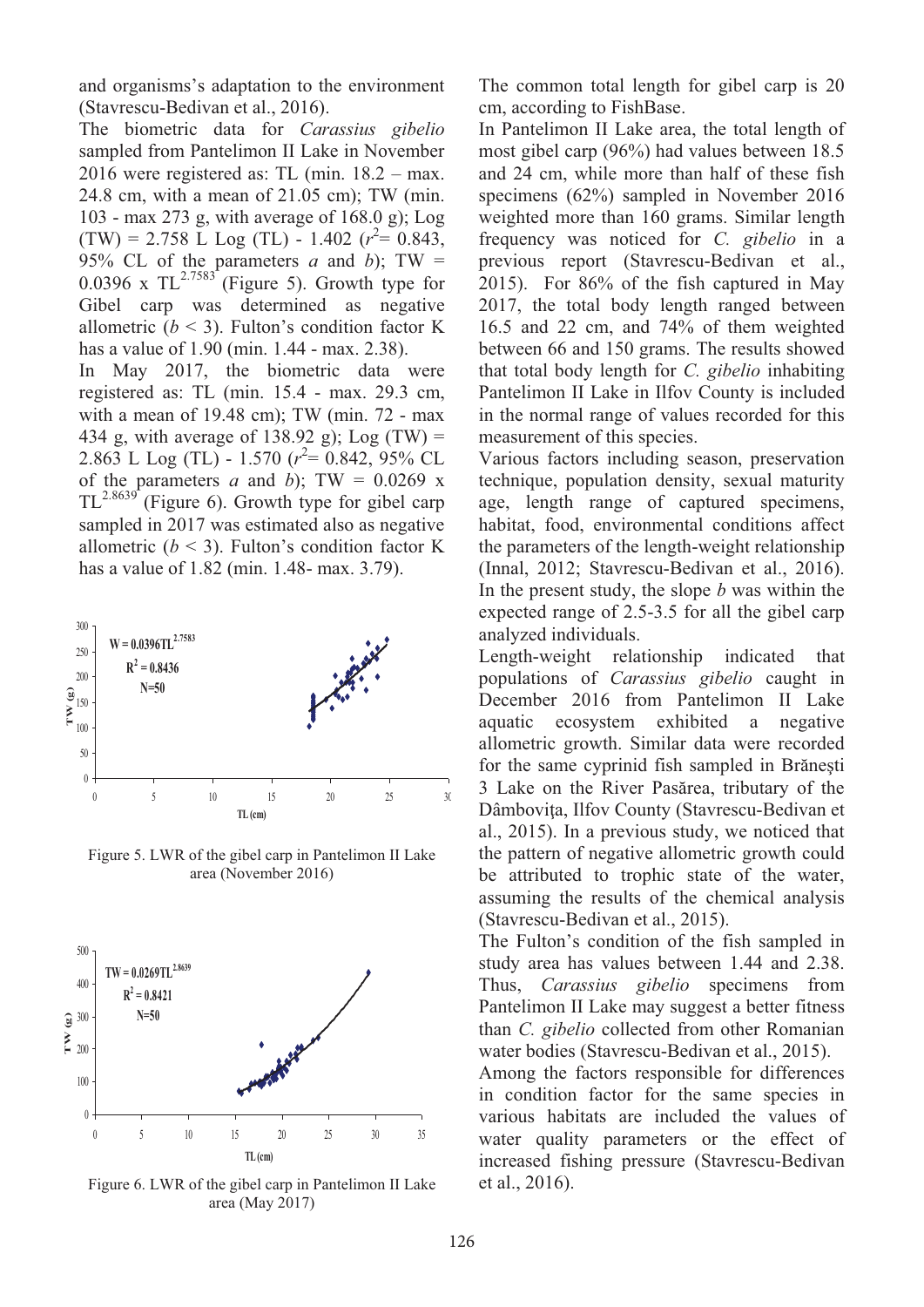### **Water quality**

Physico-chemical parameters for water samples collected from Pantelimon II Lake are presented in Table 1.

Table 1. Physico-chemical parameters for water samples from Pantelimon II Lake

| <b>Parameters</b>                       | SP <sub>1</sub> |              | SP <sub>2</sub> |               |
|-----------------------------------------|-----------------|--------------|-----------------|---------------|
| <b>Results</b>                          | 2016            | 2017         | 2016            | 2017          |
| pΗ                                      | 6.97            | 7.26         | 7.88            | 8.19          |
| $EC$ ( $\mu$ S/cm)                      | 785             | 743          | 562             | 524           |
| $TDS$ (mg/L)                            | 425 $[1]$       | 406 [I]      | $342$ [I]       | 318[1]        |
| TH (mg CaCO <sub>3</sub> /L)            | 28.74           | 27.94        | 18.37           | 16.78         |
| $COD$ (mg $O2/L$ )                      | $4.84$ [I]      | $3.89$ [I]   | $6.07$ [II]     | $6.35$ [II]   |
| $N-NH4+ (mg N/L)$                       | $0.21$ [I]      | $0.31$ [I]   | $0.13$ [I]      | $0.24$ [I]    |
| $N-NO2 (mg N/L)$                        | $0.022$ [II]    | $0.021$ [II] | $0.051$ [III]   | $0.038$ [III] |
| $N-NO_3$ (mg $N/L$ )                    | $1.47$ [II]     | $1.26$ [II]  | $0.11$ [I]      | $0.32$ [I]    |
| $\overline{P\text{-}PO_4}^{3}$ (mg P/L) | $0.43$ [IV]     | $0.41$ [IV]  | $0.45$ [IV]     | $0.48$ [IV]   |

SP - sampling points, where the fish were caught in December 2016 and May 2017: SP1 – "la pod" ("at the bridge"); SP2 – "la cabană" ("at the cottage"). Values between square brackets represent quality classes for surface water according to Order 161/2006

According to literature (Stone et al., 2013), optimal growth of most fish species is favoured by pH values that are within 6.5 and 9.0, values below 6.5 leading to a decrease of reproduction. In the case of analyzed water samples, the results are between 6.97-8.19, these values being within the range recommended by Order 161/2006 (pH=6.5-8.5) and similar with those reported for Cişmigiu Lake, Brăneşti 3 Lake (Stavrescu-Bedivan et al., 2015) and Morii Lake (Stavrescu-Bedivan et al., 2016). Some authors (Alatorre-Jacome et al., 2011) consider that ideal pH for an aquaculture system must be near 7, for most of the fish species the lethal limits being below 5 and above 10. Furthermore, some studies indicate that pH values for lakes range between 7.3 and 9.2 (Tsytsarin, 1988; Nikanorov and Brazhnikova, 2009).

EC is a parameter often used to evaluate TDS, which represent about half of the EC (Stone et al., 2013). Our results for EC were 524-785 S/cm, within the desirable range for fish culture  $(60-2000 \text{ uS/cm})$  (Stone et al., 2013). TDS varied between 318-425 mg/L and on the basis of these values the water may be associated with first class of quality for surface waters. The found values were similar with those reported for Morii Lake (Stavrescu-

Bedivan et al., 2016). Anyway, it has been reported that TDS levels vary in different waters depending upon the season, location or other factors (Dastagir et al., 2014).

The water hardness is associated with the presence of dissolved polyvalent metallic cations, the main contribution being made by calcium and magnesium. TH (as mg  $CaCO<sub>3</sub>/L$ ) is a parameter of water for fish culture and it is desirable to be found in the range 50-150 mg/L, but values greater than 20 mg/L are considered to be acceptable (Stone et al., 2013). For SP2 sampling point, the TH values in 2016 and  $2017$  were below 20 mg CaCO<sub>3</sub>/L, meanwhile for SP1, it have been found values close to 30 mg CaCO3/L.

COD is a parameter that indicates water pollution and is expressed as amount of oxygen that oxidizes organic species. Clean water usually has COD between 2-4 mg/L (Cohl et al., 2014). Water samples collected from SP1 present COD values that allow associating the water to first class quality, meanwhile the COD values for SP2 sampling point are higher and allow framing to second class of quality for analyzed water samples.

Nitrogen species and phosphates are nutrients for different microorganisms and aquatic plants but in certain circumstances are unwanted due of their possible effects as inhibiting water aeration, which can lead to death of various aquatic species.

Found ammonium nitrogen levels indicate that water from SP1 and SP2 during both sampling campaigns may be categorised to first class of quality for surface waters. The found values for Pantelimon II Lake are much lower than those reported for Morii Lake (Stavrescu-Bedivan et al., 2016). Some studies (Yang et al., 2011) indicated that the increase in ammonia concentration in lake water may cause toxicity to aquatic organisms. However, toxicity of ammonia to fish varies with fish species, age or other quality parameters (Latha and Lipton, 2007; Stone et al., 2013).

Nitrite nitrogen concentrations found after analysis ranges between 0.021-0.051 mg/L, similar with those reported for Cişmigiu Lake (Stavrescu-Bedivan et al., 2015) but lower than those reported for Brăneşti 3 Lake (Stavrescu-Bedivan et al., 2015) and Morii Lake (Stavrescu-Bedivan et al., 2016). The main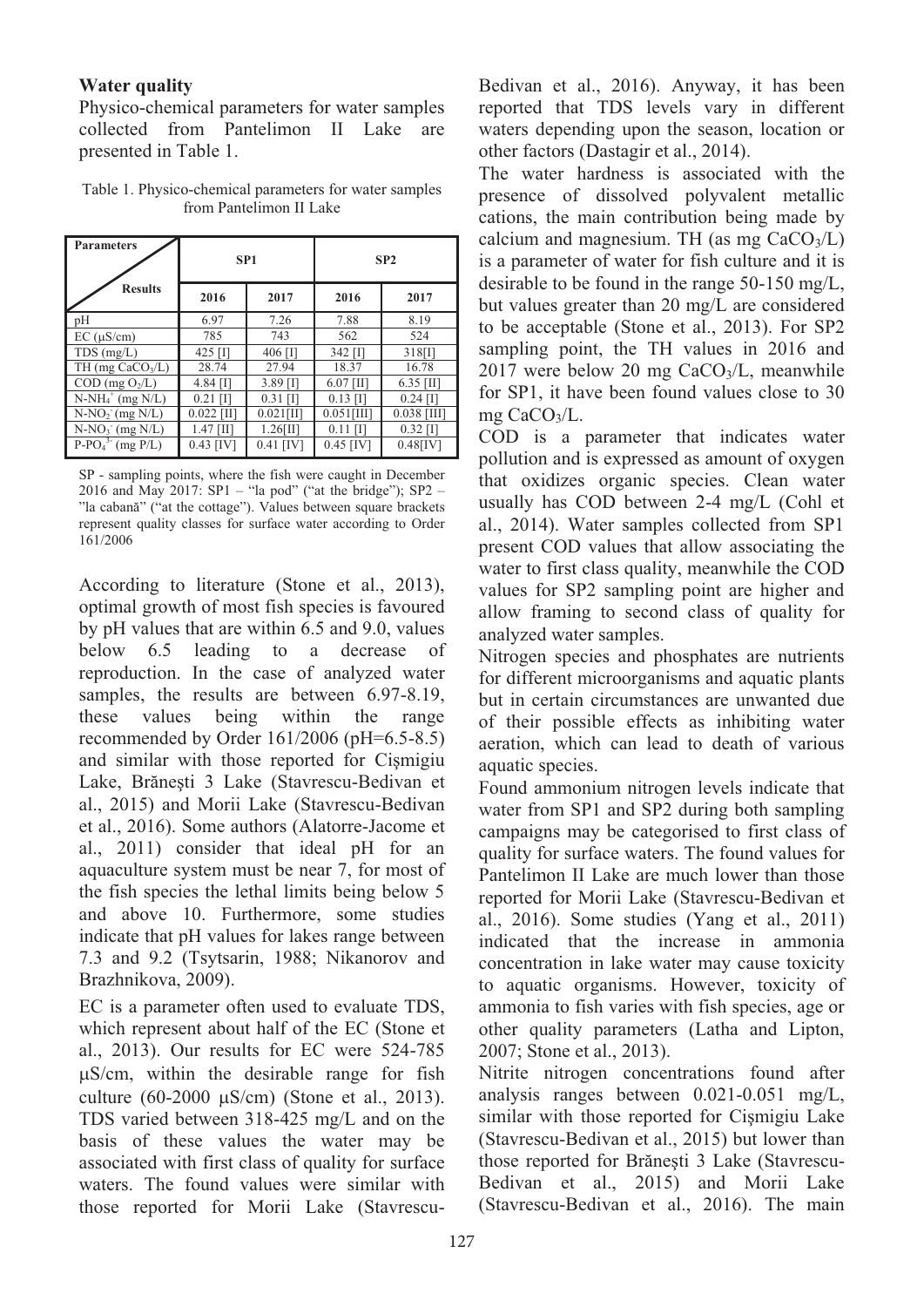danger associated with high nitrite nitrogen levels is represented by the hypoxia due to the methemoglobin formation in fish blood ("brown blood disease") (Durborow et al., 1997). Some studies (Buttner, 1993) evidenced that levels of 0.5 mg/L nitrite have reduced growth and adversely affected fish. Notwithstanding, nitrite toxicity to fish varies significantly with fish species, some of them being more sensitive (trout), while others are very resistant (mouth bass and bluegill sunfish) (Stone et al., 2013).

Nitrate nitrogen levels are much lower in SP2 sampling point in comparison with SP1, where found values framed the analyzed water in second class of quality for surface waters. According to literature (Stone et al., 2013), nitrate is relatively non-toxic to fish and does not represent a health hazard, excepting levels higher than 90 mg/L nitrate nitrogen.

In surface waters, inorganic phosphorus is encountered as phosphate  $(PO<sub>4</sub><sup>3</sup>)$  and is bound to living or dead particulate matter. The level of phosphorus reported for surface waters usually range between 0.005-0.5 mg P/L (Stone et al., 2013). The concentration found in analyzed samples is slightly above 0.4 mg P/L, this being the criteria to classify the subjected surface water to fourth class of quality.

In SP 1, the fungal population from Pantelimon II Lake was represented by some yeast strains and *Penicillium* spp. fungus (December, 2016). In SP 2, leek, opaque, white-creamy, dense and milky-colored yeast colonies have been identified. Chromophoric colonies have also been isolated, which, through the released pigment, stained the culture medium in yellow (May 2017) (Figure 7).

In a previous study (Stavrescu-Bedivan et al., 2016), we mentioned that microbial pollution in the aquatic environment could be accumulated in the tissues of fish, but further investigations are needed in order to establish a link between the water load in fungus and quality and fish wellbeing.

## **CONCLUSIONS**

As literature survey evidenced the lack of information regarding length-weight relationship and type of fish growth related to water quality for Pantelimon II Lake, our study

was focused on this subject and provided the conclusions presented below.

The length-weight equations determined for gibel carp captured from this environment indicated a negative allometric type of growth, which means that fish increase in length rather than in body thickness.

Mycological analysis indicated the presence of yeast and *Penicillium* spp. fungus in the water samples taken from the studied ecosystem. Also, the chemical analysis highlighted the presence of nitrite nitrogen content and the presence of high levels of phosphorus in surface waters, which classifies the lake's waters in II and III-IV quality classes respectively. However, the values were lower compared with other lakes studied before, indicating a possible increased confidence when it comes to fish life quality and fish consumption.

These results could be useful references for future comparative studies about biometric data of *Carassius gibelio* from Romanian related to the features of freshwater ecosystems.



Figure 7. Microbiota identified in water sampling points from Pantelimon II Lake: a. *Penicillium* spp. and yeasts colonies (SP1, December 2016); b. chromophoric yeasts (SP2, May 2017)

### **ACKNOWLEDGEMENTS**

First author thanks to Mr. Robert Popescu, student at Faculty of Agriculture in UASVM of Bucharest, who provided the biological material and water samples used in this work.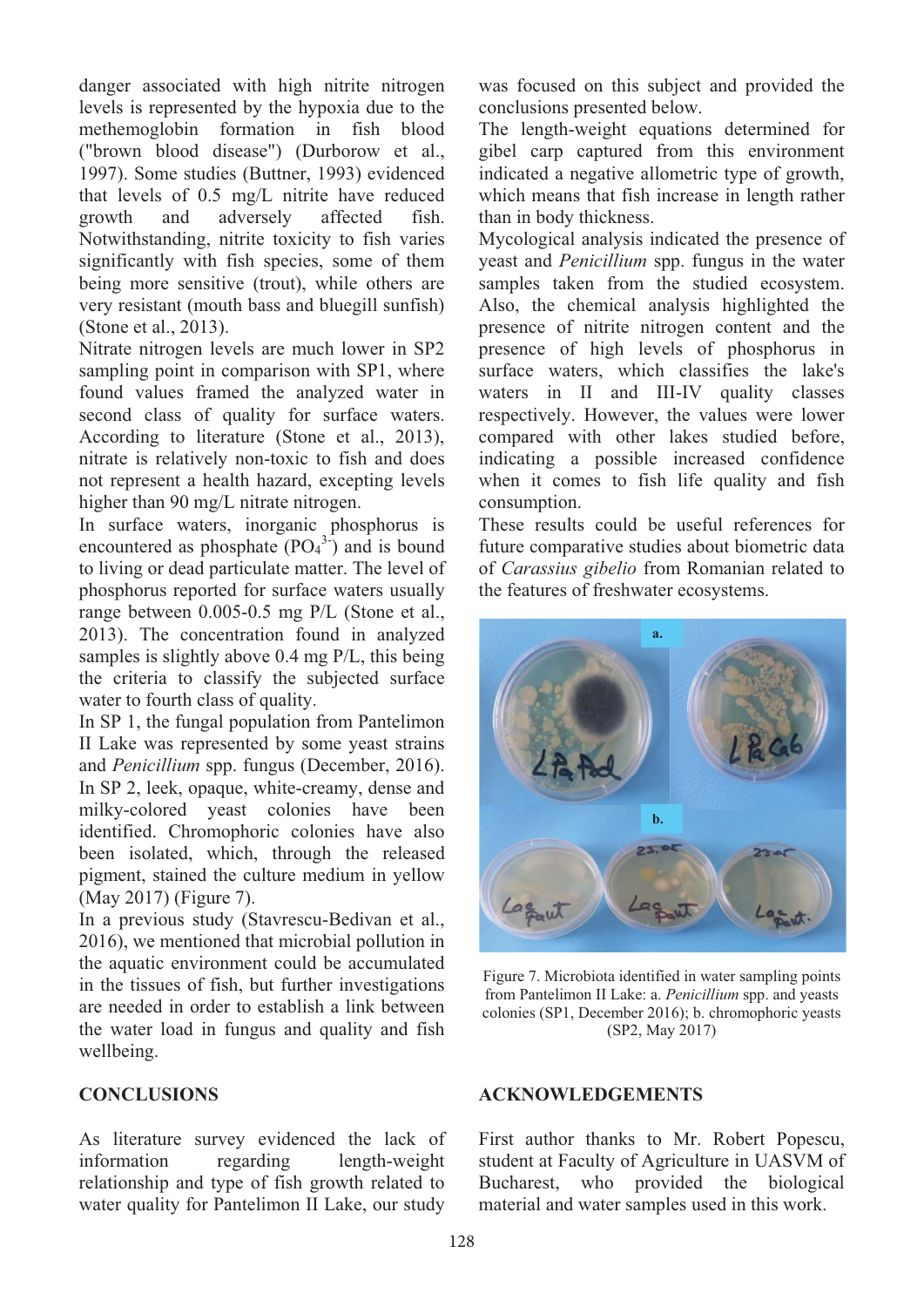#### **REFERENCES**

- Alatorre-Jacome O., Garcia-Trejo F., Rico-Garcia E., Soto-Zarazua G.M., 2011. Aquaculture water quality for small-scale producers. In: Sladonja B. (Eds.), Aquaculture and the Environment - A Shared Destiny, In Tech, www.intechopen.com.
- Buttner J.K., 1993. An introduction to water chemistry in freshwater aquaculture. NRAC Fact Sheet No.170.
- Ciocoiu E., Manole M.S., Geamăn I., 2015. Microbiologie. Ed. Printech, Bucureşti.
- Cohl M., Lazăr L., Balasanian I., 2014. Study on the quality of water supply sources for Iași city, Romania. Environmental Engineering and Management Journal, 13(9): p. 2301-2310.
- Dastagir G., Narejo N.T., Jalbani S., 2014. Physicochemical prameters and their variations in relation to fish production in Zhob River Balochistan. Pak. J. Anal. Environ. Chem. 15, 2: p. 77-81.
- Durborow R.M., Crosby D.M., Brunson M.V., 1997. Nitrite in fish ponds. SRAC Publication No. 462.
- Froese R., 2006. Cube law, condition factor and weightlength relationships: history, meta-analysis and recommendations. Journal of Applied Ichthyology, 22 (4): p. 241-253.
- Gavriloaie C., 2008. Contributions to the knowledge of Bucharest city ichthyofauna. AACL Bioflux 1: p. 21- 26.
- Gavriloaie C., Chiş I.E., 2007. Consideraţii despre originea, răspândirea şi situaţia actuală a speciei *Lepomis gibbosus* (Linnaeus, 1758) (Pisces, Centrarchidae) în Europa şi în România. Brukenthal Acta Musei II (3): p. 109-118.
- Innal D., 2012. Age and growth properties of *Carassius gibelio* (Cyprinidae) living in Aksu River Estuary (Antalya-Turkey). Review of Hydrobiology. 5, 2: p. 97-109.
- Isa M.M., Basri M.N.A., Zawawi M-Z.M., Yahya K.S, Nor S.-A.M., 2012. Length-weight relationships of some important estuarine fish species from Merbok Estuary, Kedah. Journal of Natural Sciences Research 2(2): p. 8-18.
- Kalaycı F., Samsun N., Bilgin S., Samsun O., 2007. Length-weight relationship of 10 fish species caught by bottom trawl and midwater trawl from the Middle Black Sea, Turkey. Turkish Journal of Fisheries and Aquatic Sciences 7: p. 33-36.
- Karachle P.K., Stergiou K.I., 2012. Morphometrics and allometry in fish. In: Wahl C.M., 2012. Morphometrics. New York: Cornell University, 65- 68. (Agricultural and biological science). DOI: 10.5772/34529.
- Keyombe J.L., Waithaka E., Obegi B., 2015. Lengthweight relationship and condition factor of *Clarias gariepinus* in Lake Naivasha, Kenya. International Journal of Fisheries and Aquatic Studies, 2(6): p. 382-385.
- Latha Y.P., Lipton A.P., 2007. Water quality management in gold fish (*Carassius auratus*) rearing tanks using different filter materials. Indian Hydrobiology, 10(2): p. 301-302.
- Manole M.S., Ciocoiu E., 2011. Manual de Microbiologie. Ed. a II-a revizuită şi adăugită, Ed. Alpha MDN, Bucureşti.
- Mănescu S., Cucu M., Diaconescu M.L., 1994. Chimia sanitară a mediului. Ed. Medicală, Bucureşti.
- Mitrănescu E., Tăpăloagă D., Furnaris F., Tudor L., Ioniţă L., Petcu C., 2007. Researches concerning water quality in Snagov lake. "Progrese si Perspective în Medicina Veterinară" - Lucrări ştiinţifice, 50: p. 471-475.
- Nehemia A., Maganira J.D., Rumisha C., 2012. Length-Weight relationship and condition factor of tilapia species grown in marine and fresh water ponds. Agric. Biol. J. N. Am., 3(3): p. 117-124.
- Nikanorov A.M., Brazhnikova, L.V., 2009. Water chemical composition of rivers lakes, and wetlands. In Types and Properties of Water, Encyclopedia of Life Support System, Vol. II. EOLSS-UNESCO, http://www.eolss.net/.
- Petrisor A.I., 2000. Study about the degradation of the lentic ecosystems in Pantelimon Lakes (Bucharest, Romania. 2000 Proceedings of the Section on Statistics and the Environment, American Statistical Association: p. 68-70.
- Refai M.K., Mohamed L.A., Kenawy A.M., El-S.M.A. S., 2010. The assessment of mycotic settlement of freshwater fishes in Egypt. Journal of American Science, 6(11): p. 823-831.
- Rosli M.N.A., Isa M.M., 2012. Length-weight and Length-length Relationship of Longsnouted Catfish, *Plicofollis argyropleuron* (Valenciennes, 1840) in the Northern Part of Peninsular Malaysia. Trop Life Sci Res. 2012 Dec; 23(2): p. 59-65.
- Scăeteanu G., Manole M.S., Stavrescu-Bedivan M.M., Penescu A., Pele M., 2012. Evaluation of water quality in lakes from Bucharest. Scientific Papers. Series E. Land Reclamation, Earth Observation & Surveying, Environmental Engineering, I: p. 113- 116.
- Stavrescu-Bedivan M.M., Vasile Scăeţeanu G., Madjar, R.M., Matei P.B., Tobă G.F., 2015. Comparative study of length-weight relationship, size structure and Fulton's condition factor for Prussian carp from different Romanian aquatic ecosystems. Agrolife Scientific Journal, 4(2): p. 132-139.
- Stavrescu-Bedivan, M.M., Vasile Scăeţeanu G., Madjar R.M., Manole M.S., Staicu A. C., Aioanei F.T., Plop E.F., Tobă G.L., Nicolae C.G., 2016. Interactions between fish well-being and water quality: a case study from Morii Lake area, Romania. Agriculture and Agricultural Science Proceedia 10: p. 328-339.
- Sfetcu N., 2015. Bucharest Touristic Guide Illustrated Edition. 238 pp.
- Stănescu S.V., Gavriloaie I.C., 2011. Aspecte privind vegetatia Râului Colentina pe traseul din Municipiul Bucureşti (România). Ecoterra, 27: p. 49-52.
- Stone N., Shelton J., Haggard B., Thomforde H., 2013. Interpretation of water analysis reports for fish culture. Southern Regional Aquaculture Center, SRAC Publication no. 4606; https://srac.tamu.edu/.
- Tsytsarin Y.V., 1988. Introduction to water chemistry. Publ. House of Moscow University.